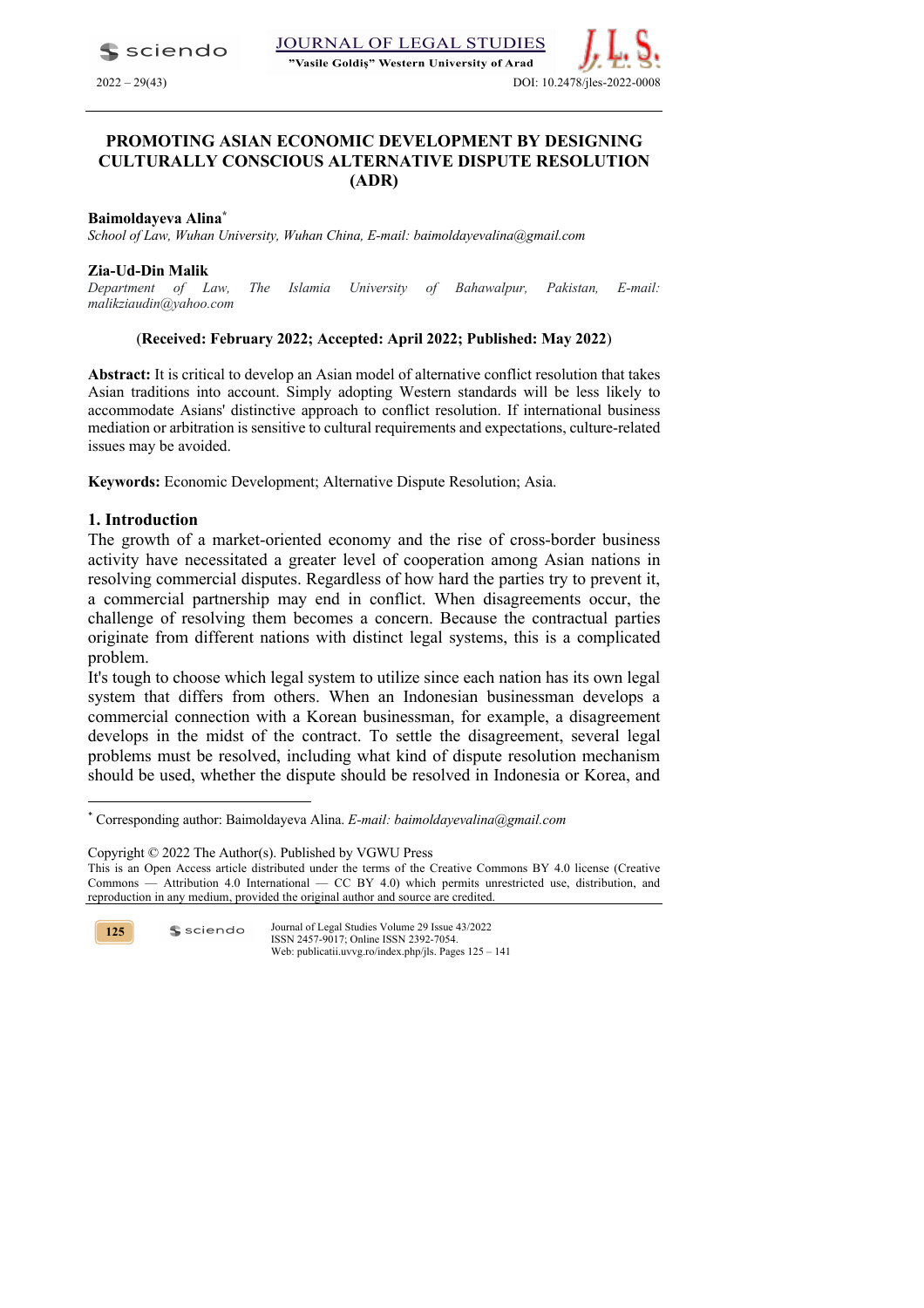



#### **Alina, B., Malik, Z.U.D., (2022)**

*Promoting Asian Economic Development by Designing Culturally Conscious Alternative Dispute Resolution (ADR)* how the judgment will be implemented. The Indonesian side is highly likely to select Indonesia as the location for the trial and Indonesian law as the applicable legislation for conflict settlement. The same may be said about North Korea's ruling party. This is because they are aware of how their country's legal system safeguards their rights. Court litigation, as a means of settling disputes, entails the complexity of court procedures, which is incompatible with business requirements. The settlement of a disagreement may be delayed by a complicated procedure. It has a secondary effect: the longer it takes to settle a disagreement, the more money the party will spend. Furthermore, in certain nations, such as Indonesia, foreign court decisions are not always relevant. In the instance of the aforementioned example, because the Indonesian court does not recognize foreign decisions, if the matter is decided in a Korean court and the Korean side wins, the Indonesian court's ruling will not be enforced.

Furthermore, the adversarial nature of litigation may increase tensions between contracting parties. This is because, in litigation, each side would look for another party's error to use against them and persuade the court to support their viewpoint. As a consequence, once the disagreement is settled, the parties' relationship may come to an end, and they may be unwilling to engage in future economic operations together. Due to these issues, it is generally assumed that litigation is not the ideal method for resolving business disputes, particularly those involving international parties.

Discussion, mediation, conciliation, and arbitration are all examples of Alternative Dispute Resolution (ADR), which has long been seen to be a more successful method to settle international commercial disputes than litigation. Asians have a long legal tradition of using consensus-building methods like negotiation and mediation to resolve trade conflicts.

Negotiation and mediation not only offer a quick, easy, and cheap settlement procedure, but they also adhere to the Asian ethos of maintaining societal peace. This is because, when it comes to settling conflicts, discussion and mediation encourage mutual collaboration and understanding.

Recently, there has been a push to adopt the "international ADR system," which is based on a global perspective. This is common in mediation and arbitration, for example. "The Hong Kong Mediation Council, the Indonesian Mediation Centre, the China International Economic and Trade Arbitration Commission, the Hong Kong International Arbitration Centre, the Japan Commercial Arbitration Association, the Kuala Lumpur Regional Centre for Arbitration, the Indonesian Arbitration Centre, and the Singapore International Arbitration Centre" are among the Asian countries that have established mediation and arbitral institutions.

In general, however, Asia is not a popular location for alternative conflict resolution. Singapore and Hong Kong are the only Asian nations with a strong reputation for



 $s$  sciendo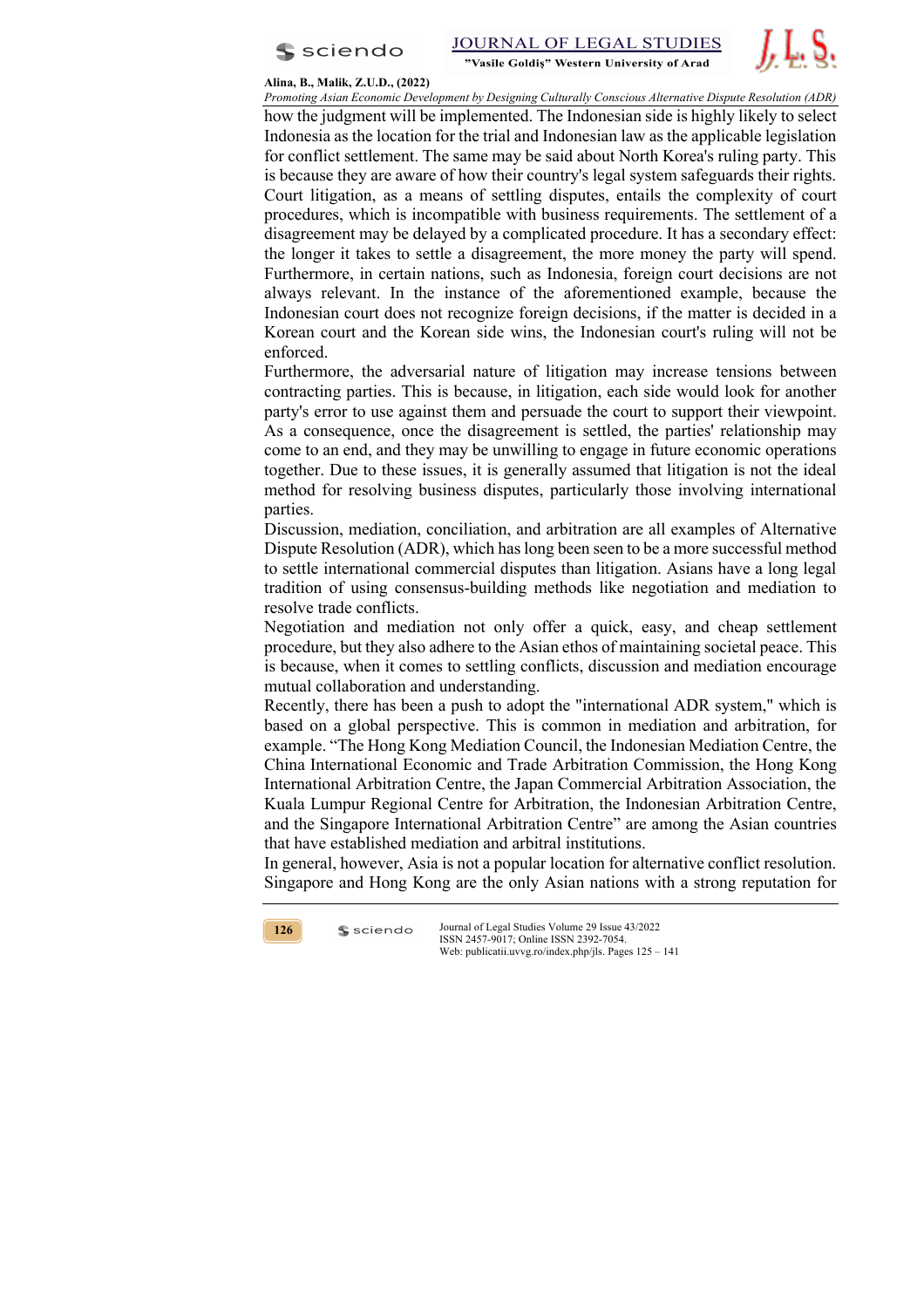

JOURNAL OF LEGAL STUDIES



"Vasile Goldis" Western University of Arad

**Alina, B., Malik, Z.U.D., (2022)**

*Promoting Asian Economic Development by Designing Culturally Conscious Alternative Dispute Resolution (ADR)*  settling international commercial disputes. Their mediation and arbitration center is well-known among business leaders all over the globe. Despite the fact that there are trained and experienced conflict resolution practitioners, Singapore and Hong Kong's ADR systems have a high reputation due to government and court backing. To build a robust economy and attract foreign investment, Asian ADR systems need not only modernization but also cultural understanding. Modernizing the ADR system would certainly improve the security of international investors conducting business in Asia, while ADR that is culturally sensitive will benefit Asian parties. A good conflict resolution system balances the needs of both sides. As a result, each party to the disagreement may be certain that they will be handled impartially and that the legitimate rights shall be adequately safeguarded.

The study suggests that relying only on an international strategy for ADR would benefit Asian nations less. Rather, the ADR system should conform to Asian customs in order to best achieve a resolution and preserve commercial relationships. The main goal of this study is to create a model of ADR mechanism for Asia that respects Asian traditions while still meeting the security needs of Western investors. It also examines what Asian governments, ADR institutions, and legal academicians strongly encourage settling international business disputes through the exercise of ADR in Asia.

# **2. Dispute in Asian context**

Dispute resolution organizations are typically established by each nation to represent their unique cultural ideas and traditions. As a result, it is essential for foreign investors to consider the cultural environment in which their companies operate. The cultural disparities between Asian and Western perspectives on conflict resolution pose significant problems for Asians. Misunderstandings between Asian parties and their foreign business counterparts often result in irreparable commercial relationships.

Despite the fact that each Asian nation has its unique culture, they all have one thing in common: they want to avoid confrontation. Confucianism, which underpins Chinese, Korean, Hong Kong, Singaporean, and Japanese views and beliefs, despises the impression of court fights since it prefers to reach an agreement while maintaining peace (Hampden-Turner, Peverelli & Trompenaars, 2021). Other Asian nations are influenced by Confucianism because they emphasize mutual understanding and strive for consensus-based solutions. Indonesia and Malaysia are examples of this. The indigenous cultures of these nations accept musyawarah, which is a consensually based dispute resolution process; many communities and institutions used this decision-making and dispute-resolution method (Bagshaw  $\&$ Stud, 2017).

Journal of Legal Studies Volume 29 Issue 43/2022 **S** sciendo ISSN 2457-9017; Online ISSN 2392-7054. Web: publicatii.uvvg.ro/index.php/jls. Pages 125 – 141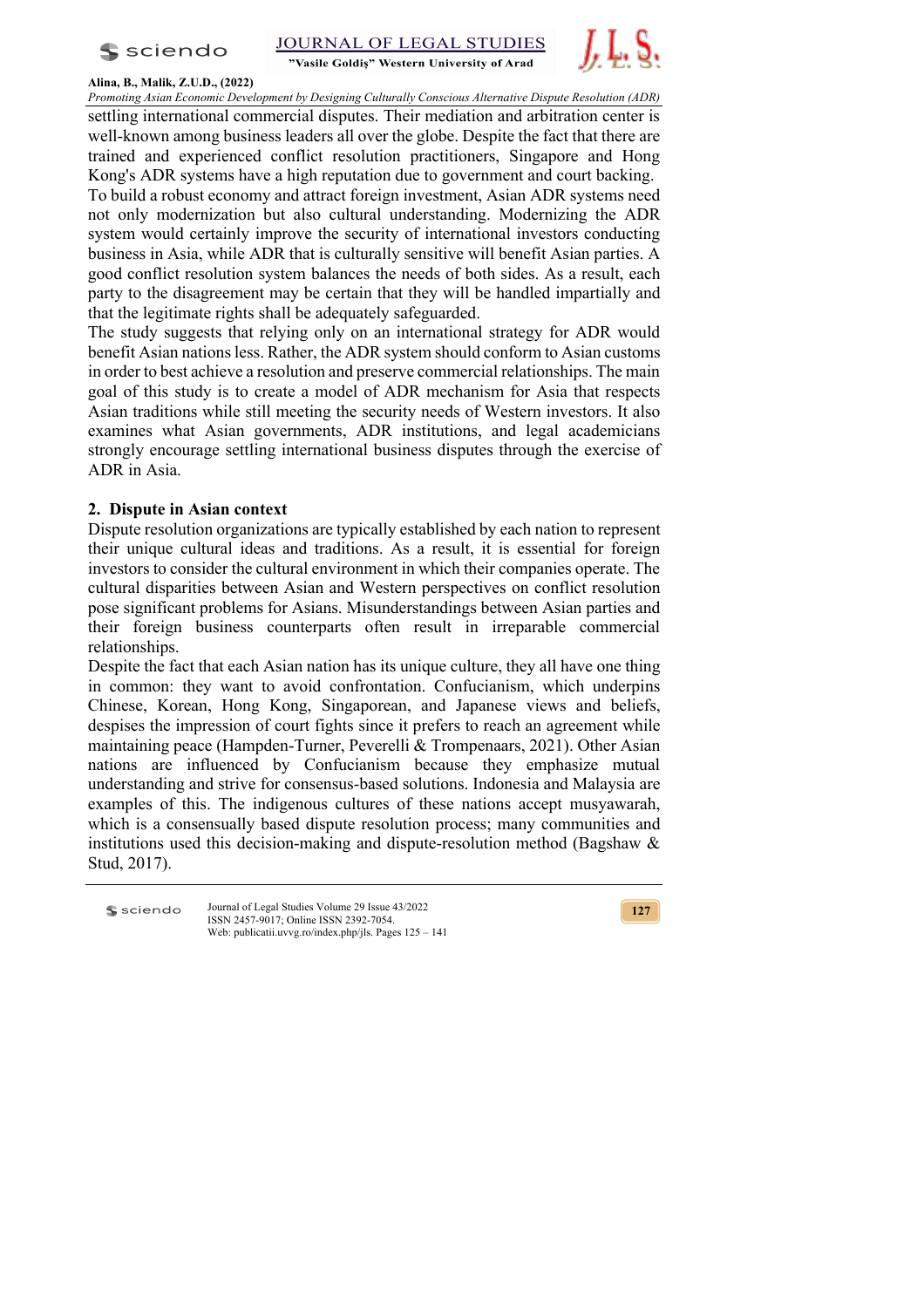

#### **Alina, B., Malik, Z.U.D., (2022)**

*Promoting Asian Economic Development by Designing Culturally Conscious Alternative Dispute Resolution (ADR)*

ADR has also been used in India for a long time. Many Hindu communities have a panchayat judicial system, which comprises a penal of five members that resolve and adjudicate issues concerning community welfare and complaints. Such a panchayat system is still in use in Nepal, Pakistan, and Bangladesh. The Nepalese have also created their own mediation system to deal with problems such as forest management, marriage, and economic transactions. Pakistan and Bangladesh, on the other hand, concentrate their mediation efforts on family and domestic conflicts (Jones, 2020).

Those Asian nations' lawful customs are diametrically opposed to the Western concept of the rule of law. When it comes to business conflicts, Westerners are considerably more litigious and claim-conscious. Furthermore, they think that the legal way of settling international business conflicts is a feasible choice because they are pleased with the concept of a solid legal system (Crane, Matten, Glozer & Spence, 2019). As a result, the adversarial approach to conflict resolution is a widely utilized technique. Unlike Westerners, Asians did not consider legislation to apply to the private realm of trade, which was left to the discretion of the persons concerned (Tamney, 2017). As a result, when it comes to business conflicts, they prefer to use a voluntary and consultative dispute settlement process built on synchronization, suppleness, and common gain (Amsler, Martinez & Smith, 2020). These characteristics represent traditional Asian ideals.

A statement of intent to utilize legal action to settle a disagreement is seen as a declaration of war by Asians (Fravel, 2011). Using legal action to settle a commercial disagreement will be seen as an effort to sever the connection. From the perspective of Asians, the side that takes a dispute to court to resolve it does not want reconciliation; rather, it is just. The use of alternative dispute resolution (ADR) rather than judicial litigation is seen to be beneficial in developing strong commercial relationships with business partners from Asia. This is in contrast to Western thought which prioritizes justice and truth above concord via judicial litigation.

Alternative Conflict Settlement, or ADR, is a word that is mostly named to cover a broad range of disagreement determination mechanisms that are considered to be out of court. The purpose of the ADR process is to decrease or eliminate tautness among opposing revelries whereas their issues are being resolved. ADR also seeks to aid community development by enabling members of the community to settle conflicts via two-way conversation. Negotiation, conciliation, mediation, and arbitration are the four types of ADR systems.

The ADR system is intended to achieve a broad range of goals. Some of these objectives are directly linked to enhancing the administration of justice and resolving specific conflicts. This may be used, for example, to establish a less expensive and faster dispute settlement procedure. This aims to make the system more costeffective and dependable.

**128**

 $s$  sciendo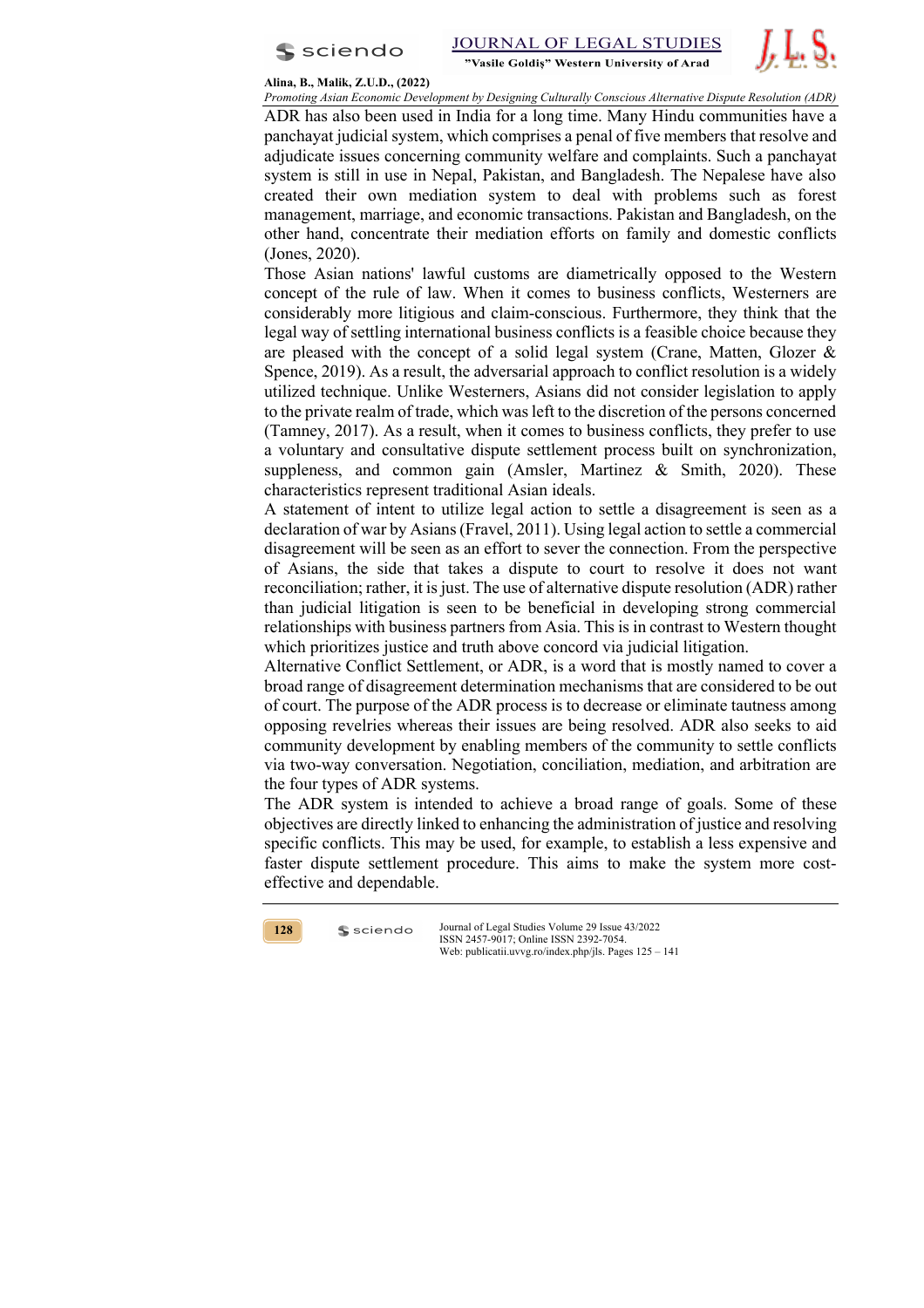

JOURNAL OF LEGAL STUDIES

"Vasile Goldis" Western University of Arad



**Alina, B., Malik, Z.U.D., (2022)** *Promoting Asian Economic Development by Designing Culturally Conscious Alternative Dispute Resolution (ADR)* 

### **3. Defining Alternative Dispute Resolution**

The ADR system is intended to achieve a broad range of goals. Some of these objectives are directly linked to enhancing the administration of justice and resolving specific conflicts. This may be used, for example, to establish a less expensive and faster dispute settlement procedure. This aims to make the system more costeffective and dependable. As a result, the accessibility of an ADR structure seeks to lower the amount of resolving conflicts while also producing more gratifying and long-lasting outcomes. It's critical to build a system that caters to the interests of its users.

Other development objectives are connected to other goals, such as economic restructuring or community stress and conflict management. Effective dispute resolution processes are required to fulfill economic development objectives when court delays or corruption obstruct foreign investment and economic restructuring.

## **3.1 Alternative Dispute Resolution (ADR) in Asia**

Some argue that "Asian and Western" trade dispute resolutions are comparable in that they both aim to fulfill the opposing party's "expected interests". This implies they place a strong emphasis on the case's predictability. There is, however, a difference to be made in terms of what constitutes predictability. For Asians, predictability implies that the disagreement will be resolved. In most cases, the conclusion will serve as a foundation for maintaining the commercial partnership. For Westerners, predictability entails legally valid results that benefit the winning side, independent of the parties' future relationship.

Asian conflict resolution methods and processes vary from those used by Westerners as a result of this difference. For example, mediation, negotiation and conciliation have long been used to resolve disputes.

For Asians, arbitration or other forms of forced adjudication are highly favored for resolving business conflicts. This is because, if successful, they are more likely to create a foundation for the business relationship to continue (Donà, 2019). Nonetheless, for the sake of satisfying universal expectations, negotiation is increasingly widely accepted throughout Asia as a means of resolving disputes. Negotiation, mediation, conciliation, and arbitration are the four options for settling conflicts in Asia today. Each of these techniques for resolving disputes may be implemented by government programmes, rules, or non-governmental groups (NGOs).

## **3.1.1 Negotiation**

Negotiation is a kind of out-of-court conflict settlement in which opposing parties or their representatives assemble and discuss to determine their issues having no

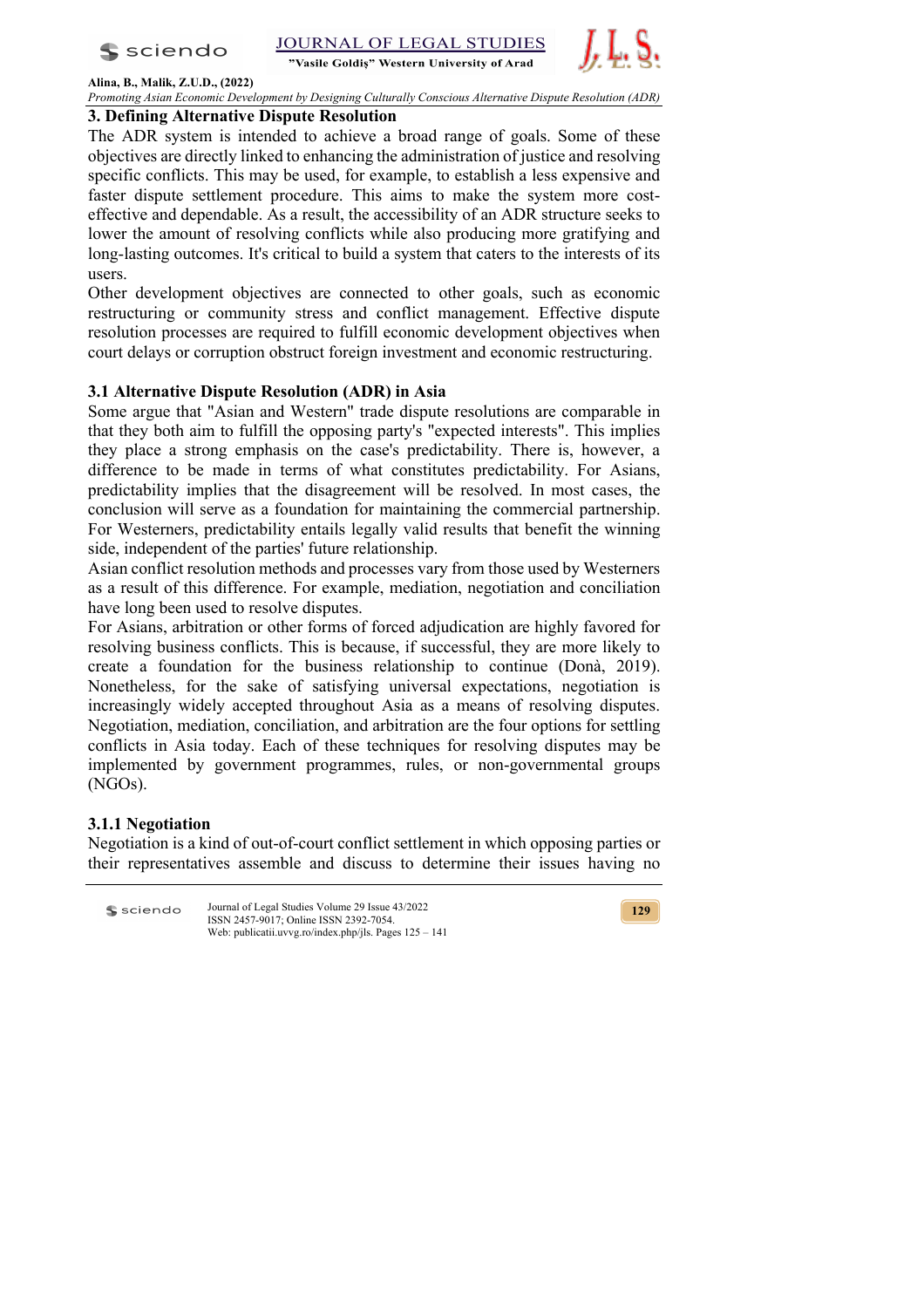



#### **Alina, B., Malik, Z.U.D., (2022)**

*Promoting Asian Economic Development by Designing Culturally Conscious Alternative Dispute Resolution (ADR)* participation of a third party. This technique establishes a framework for encouraging and facilitating dialogue among groups. The outcome of a successful negotiation is referred to as an agreement. The agreement binds both parties on a moral level.

# **3.1.2 Reconciliation**

Conciliation is a form of conflict resolution in which two disputing parties enlist the help of a third party who acts like an arbitrator. The arbitrator acts as a mediator and adviser in the conflict resolution process. The arbitrator may offer settlement terms recommendations and provide advice on the issues. The function of the conciliation may be used to urge the parties to achieve an agreement. If necessary, the conciliator may be asked to submit legal information. This is advantageous in ensuring that the agreement made adheres to the laws and lawful structure. Court-linked mediation is an out-of-court conflict resolution process that may be initiated by a party to a lawsuit or a judge's recommendation (Andrews, 2018).

## **3.1.3 Mediation**

Mediation is described as "the voluntary involvement of an acceptable third person who has limited or no authoritative decision-making authority but who assists the concerned parties in achieving a mutually acceptable resolution of matters in dispute" in a negotiation or a conflict. Mediation is a basic process that attempts to resolve a civil dispute by a mutual compromise between parties.

The third-party (mediator) is only a facilitator, assisting both sides in communicating and coming to an agreement. There are two types of mediation programmes for family and civil disputes: independent and court-based mediation. Asia recognizes court-linked mediation, in which the court intervenes and controls the mediation process in addition to voluntary mediation agreed upon by the parties. The participation of courts in the mediation process, as well as the framework of the mediation agreement, are two of the most significant elements of mediation technology in Asia. The court will not interfere in the great majority of mediation proceedings. The court, on the other hand, may sometimes interfere in the civil mediation process. It also has a significant role for you to perform.

The function of the mediator is the second distinction. It is a widespread misconception that the parties must achieve agreements on their own in mediation procedures. In Asia, however, when the parties are unable to reach an agreement, a mediator has the power to make a decision. Furthermore, the mediator has the power to examine the agreement, and if they deem it inappropriate, the mediator may either end the mediation process, treating the case as if no agreement was made, or issue a judgment in place of an agreement.

**130**

 $s$  sciendo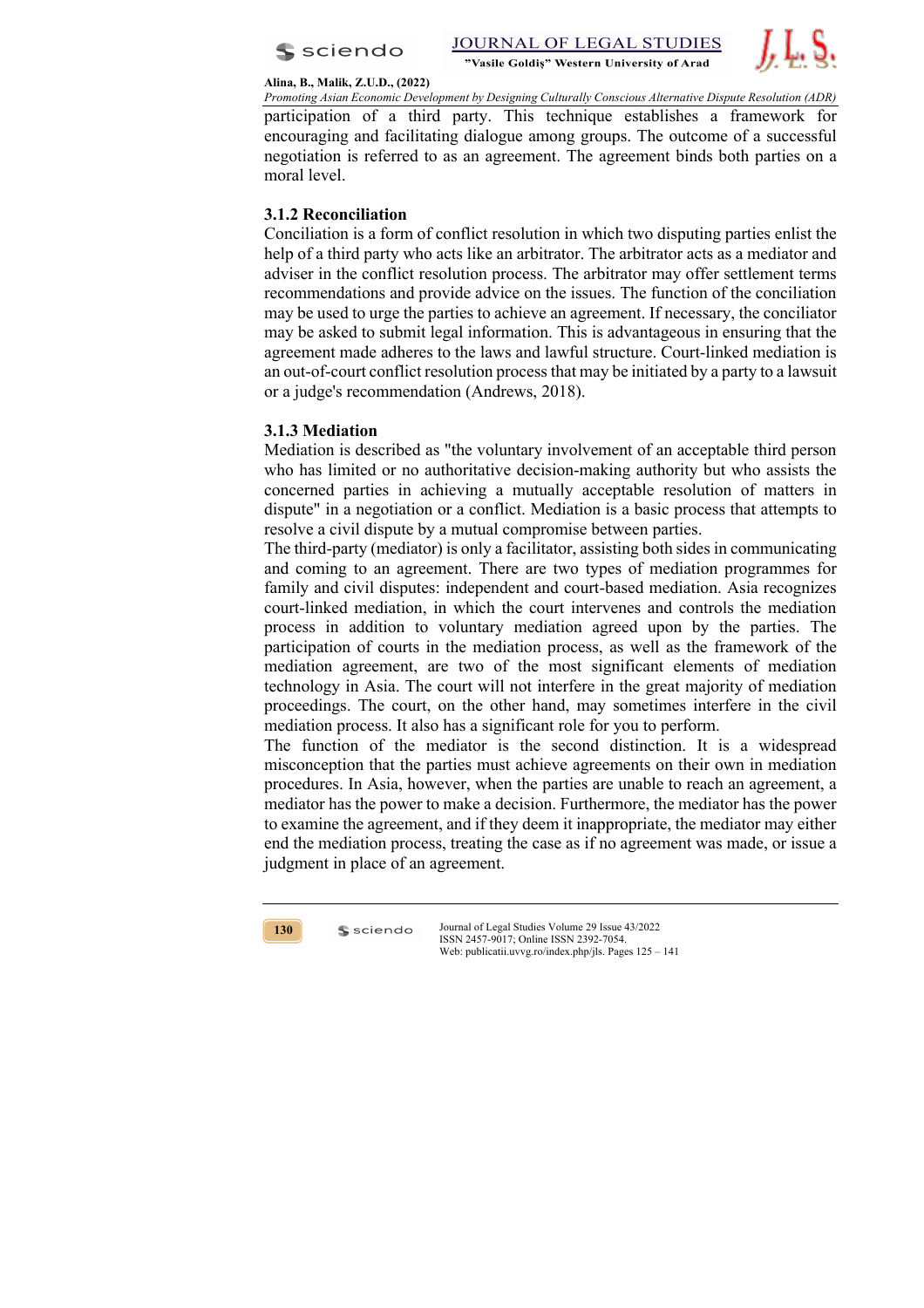$s$  sciendo







**Alina, B., Malik, Z.U.D., (2022)**

*Promoting Asian Economic Development by Designing Culturally Conscious Alternative Dispute Resolution (ADR)*  A mixture of mediation and arbitration may be characterized as the Asian mediation system (med-arb). This is because if the parties are unable to reach an agreement, the mediator must make a decision that is not binding on both parties. This job is comparable to that of an arbitrator.

# **3.1.4 Arbitration**

Arbitration is a process in which a dispute is resolved by the judgment of an arbitrator or panel of arbitrators selected by the disputants via a transcribed contract known as a negotiation section. Contracting parties may regulate the arbitral venue, arbitrators, processes, and relevant legislation via an arbitration provision. Once the parties have signed a formal arbitration agreement, they do not have the right to pursue a resolution via the courts, unless the court is obliged by national laws to refuse to settle the dispute in extremely restricted circumstances.

Arbitration has grown in popularity over the past decade, although being less preferred than other ADR procedures. "Korean Commercial Arbitration Board (KCAB), Badan Arbitrase Nasional Indonesia: Indonesian Arbitration Institution (BANI), Japanese Arbitration Association (JCAA)," and others have been formed throughout Asia.

Arbitration is advantageous because it produces a legally binding judgment with the same impact as a court decision but without the formalities of a court case. Furthermore, since the parties may decide when the arbitrator must deliver a judgment, time and expenses can be reduced. Furthermore, unlike in a trial, when the judge has complete authority over courts proceedings, the disputants in negotiation are free to choose their own arbitration venue, arbitrators, and even tailor the arbitration procedures to their particular requirements.

Arbitration may be used to settle commercial investments, joint ventures, construction, advertising, transportation, shipping, real estate recruiting, intellectual property, and insurance issues, to name a few. In comparison to court action, the time it takes to reach a judgment in arbitration is far shorter. Domestic arbitration in Korea often takes four months to complete, whereas foreign arbitration typically takes five months. 9 In contrast, resolving a disagreement in court usually takes two to three years. Furthermore, there is still time to file an appeal against the court's judgment. As a consequence, the time it takes to enforce the judgment will be lengthier and more difficult. In comparison to litigation, it is clear that resolving a disagreement via arbitration is not only quicker but also simpler.

## **3.2. ADR's Challenges in Asia**

It is undeniable that significant disparities between Asian and Western nations might cause an imbalanced stance when it comes to resolving conflicts. Asian nations,

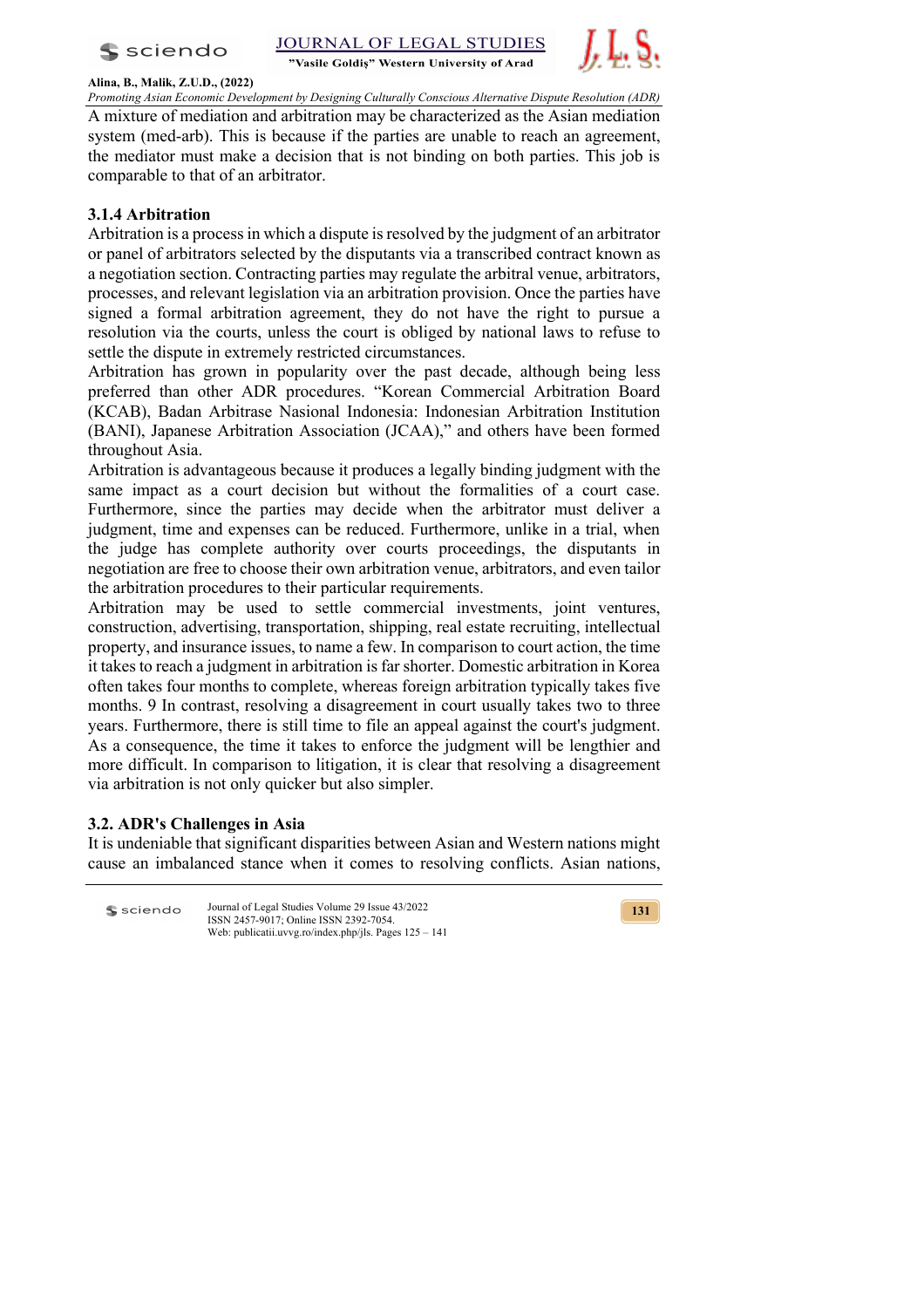

#### **Alina, B., Malik, Z.U.D., (2022)**

*Promoting Asian Economic Development by Designing Culturally Conscious Alternative Dispute Resolution (ADR)*

which are mainly emerging economies, are naturally at a detriment in comparison to their industrialized counterparts. In terms of finance and experience, commercial organizations and corporations n advanced nations are competent in various ways. Both sides of a dispute must be treated equally under ADR processes. However, there is a disparity between Asian and Western nations. This is why, in the age of globalization, it is critical for commercial conflict practitioners to consider national socioeconomic characteristics when resolving disputes (Crane, Matten, Glozer, & Spence, 2019).

Foreign investors in many Asian nations are still concerned about dispute resolution and the implementation of arbitral decisions. China, Indonesia, Thailand, and Vietnam are examples of this. Vietnam has tried to create a conflict resolution mechanism where there was none a decade ago. The fact that the kind of enforcement available under Vietnamese law is unclear and may not be feasible is nevertheless a source of concern for international investors (Saenger, Torero, & Qaim, 2014).

In China, one of the most challenging and unpredictable elements is the execution of arbitral judgments. Local courts are often unable to enforce arbitral judgments due to the intense burden from local administrative authorities. When the Court fails to aggressively enforce the judgment, even though enforcement is not explicitly refused, the practical impact is the same. Even when the Court issues judgments mandating the implementation of arbitrarily verdicts, such decrees are just a working paper that rely on the sometimes elusive cooperation of local authorities to be carried out (Soloch, 2020). In Indonesia, excessive court participation is also an issue. Domestic protectionism, corruption and manipulation by local parties to conflicts, non-cooperative tendencies, domestic courts' failure to comprehend the spirit of private international dispute settlement, ineptitude in handling cases, and danger are all possible reasons, unable to understand international arbitration procedures and treaties, such as the "New York Convention" (Chowdhury & Rahman, 2019).

The wide reviewability of arbitral judgments by Thai courts, according to Thailand's current arbitration laws, becomes a significant issue. This is because such policies force the disagreement to go to court, which was intended to be avoided. This goes against the aim of removing ambiguity from the effect of national laws and policies by choosing a provision in the legislation. As a result, Thai courts will examine the matter in line with Thai law.

Furthermore, the arbitration system of Thailand forbids several foreigners from taking part in the proceedings. Because of the worldwide consistency of its processes and the freedom to choose their own attorneys to fight on their behalf anywhere in the globe, international arbitration is very appealing to foreign investors. This appealing aspect is lost due to the unavailability of foreign attorneys to participate in the arbitration procedure. As a result, deciding to adjudicate in Thailand must be taken lightly. It necessitates that investors from foreign countries evaluate the

**132**

 $s$  sciendo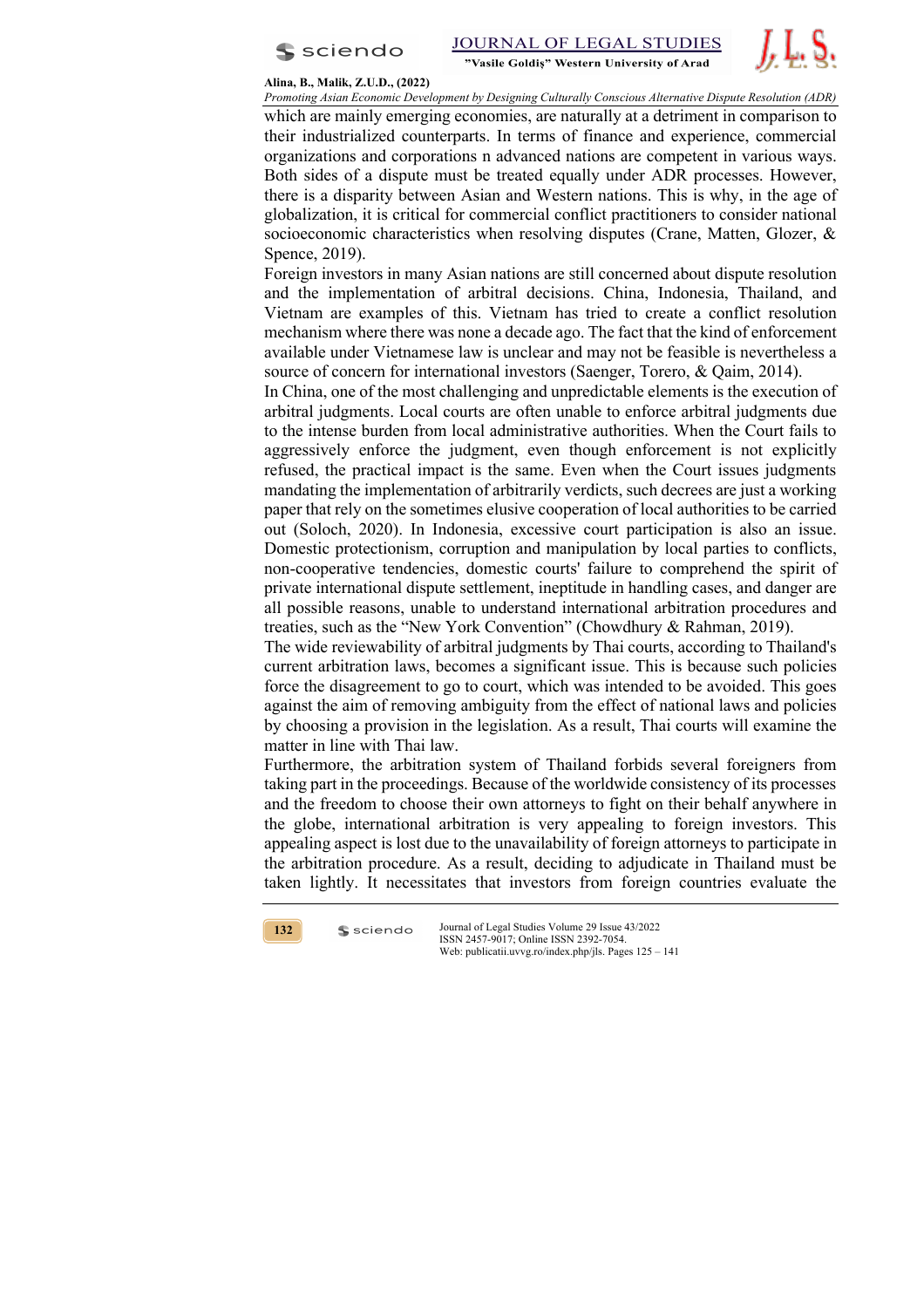$s$  sciendo





### **Alina, B., Malik, Z.U.D., (2022)**

*Promoting Asian Economic Development by Designing Culturally Conscious Alternative Dispute Resolution (ADR)*  importance of different variables and balance the possible advantages against the dangers (Blessing & Onoja, 2015).

The main mediator in court-annexed mediation is typically a judge. In a framework comparable to a judicial settlement conference, judges may act as mediators for cases they handled in court. They may also form a three-member mediation committee (made up of non-judicial commissioners with subject-matter expertise and a presiding judge); but, they will maintain a close watch on the case regardless.

The detail that judges are the primary arbitrator poses many questions. First, a judge is unsuitable as a mediator since a judge's primary responsibility is to determine cases by applying the law to the facts, not to mediate. A mediator's function is comparable to that of a facilitator or negotiator. The mediator's function evolves during the mediation process; whether anyone serves as an administrator, instructor, clarifier, promoter, facilitator, and interpreter. Secondly, the judges in Asia have limited chances to study or be educated in the responsibilities and abilities of a mediator. The mediation commissioner's position is substandard. This is due to the fact that in Asia, the criteria for selecting a mediator commissioner are too amorphous.

## **4. Alternative Dispute Resolution and Foreign Investors**

Despite Asia's present economic crisis, more foreign (mainly Western) investors have promised to invest in the area during the last decade (Renard, 2015). Such indication demonstrates the importance of Asia to Westerners. Due to Asia's economic significance, it is certain that Asia has negotiating power with international companions.

Some Asian nations recognize different types of foreign investments that a foreigner may make in the region. Contractual joint ventures, equity joint ventures, and wholly-owned foreign businesses are examples of common foreign investments. A fully foreign-owned business is one in which foreign investors control 100% of the company.

Foreign investors who contract with state-owned and collectively-owned businesses may form a joint venture. State-owned companies are businesses that are owned by government agencies such as ministers and commissioners. Their funds are provided by the central government in order to profit financially. Government agencies run state-owned businesses, which are separate legal entities (Wang, 2014).

Number of things to consider; impact whether or not foreign investors make investment choices this includes things like whether or not the selected country's dispute settlement system is reliable. One of the criteria is if the selected country is a signatory to a treaty or convention on dispute settlement procedures. The significance of this is to guarantee that the rights of foreign investors are properly

**S** sciendo

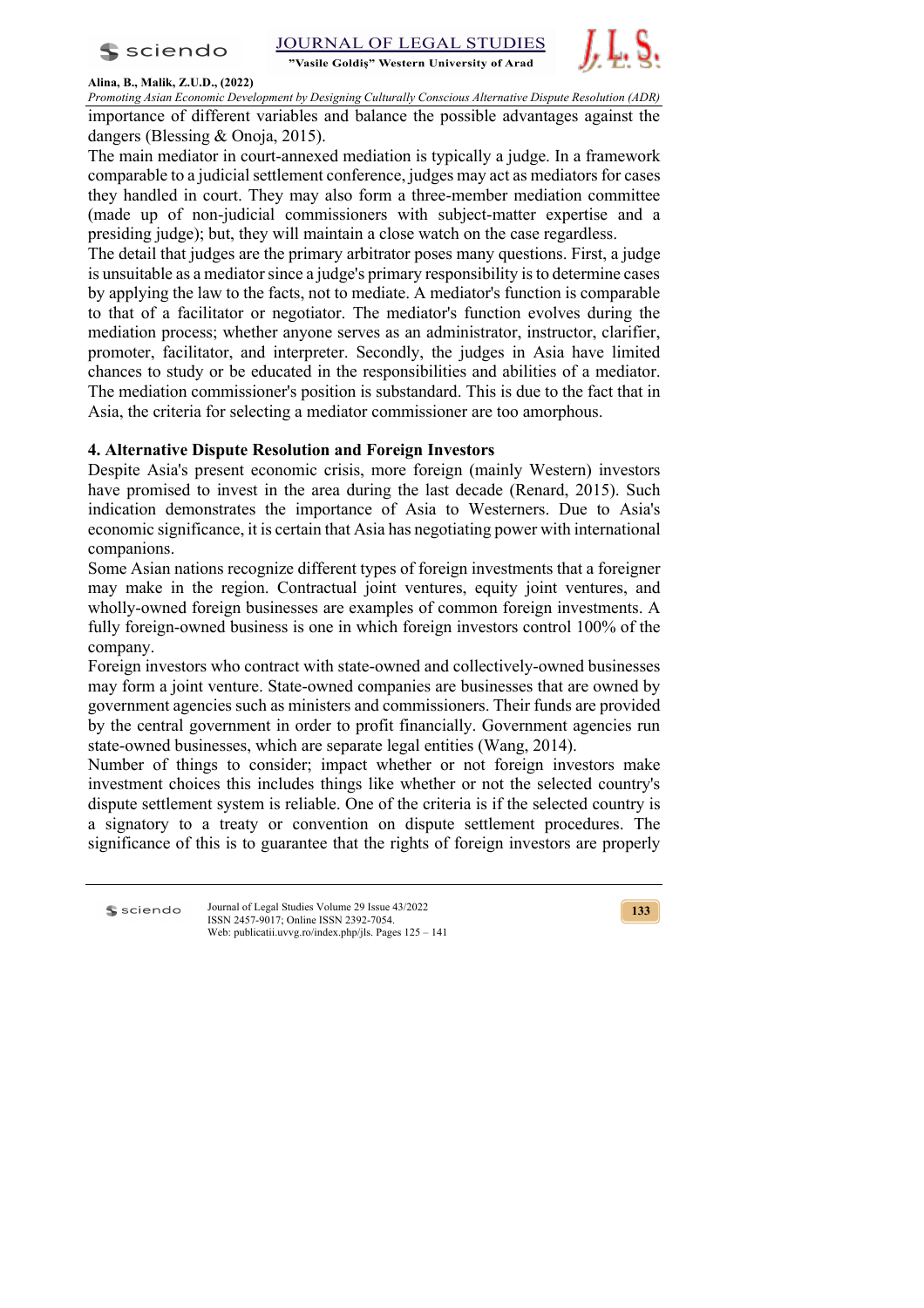



#### **Alina, B., Malik, Z.U.D., (2022)**

*Promoting Asian Economic Development by Designing Culturally Conscious Alternative Dispute Resolution (ADR)* safeguarded. This implies that foreign investors may choose a venue or method via which they will resolve future issues.

Arbitration may have an impact on investment decisions. This is due to the fact that arbitration offers a neutral venue for stockholders to administer the legal norms devoid of having to go through a domestic court. As a result, a nation seeking foreign investment should have strong arbitration rules, as well as an arbitration organization and arbitrators. This implies that having a good alternative dispute resolution system is a good way to attract international investment. It is clear that investment levels and conflict resolution procedures are linked.

Furthermore, international investors are concerned about the arbitral award's enforcement (decision). As a result, it is essential to ratify international treaties like the "New York Convention on the Recognition and Enforcement of Foreign Arbitral Awards (the New York Convention)". The contract guarantees the forum's fairness and impartiality, which promotes adherence to the rule of law. The treaty expects that stockholders to become increasingly aware of the advantages that treaty arbitration may provide, both when structuring initial investments and when dealing with issues that emerge afterwards.

The involvement of the domestic court system is another consideration. The integrity of the investment treaty arbitration procedure may be aided by the domestic judicial system. This connection is critical in boosting investor confidence in making investment decisions in a certain nation. This is because, under the New York Convention, a local court has the authority to determine whether an arbitral judgment may be executed in that nation. This is dependent on whether the reward is in violation of the country's national policy. According to the agreement, if the district court determines that the decision is not in the public interest, it will not be imposed (Greenberg & Goldstein, 2017).

An excellent inducement for foreign investment is an "Investment Dispute Settlement Treaty"; as a result, Asian nations must continue to weigh the advantages and disadvantages of this new approach to dispute resolution in order to guarantee that it promotes economic, social, political, and legal development.

### **4.1 Do Asian countries meet such criteria?**

In light of the aforementioned criteria, this section of the study will examine whether the Asian ADR system has addressed them. Since the 1990s, as Singapore and Hong Kong acquired enviable problems and reputations, they have been excluded from this section's debate.

### **4.1.1 Model Law Adoption into National Law**

 $s$  sciendo

Various Asian nations have created and designed ADR institutions and systems by themself. These initiatives demonstrate a growing understanding of international

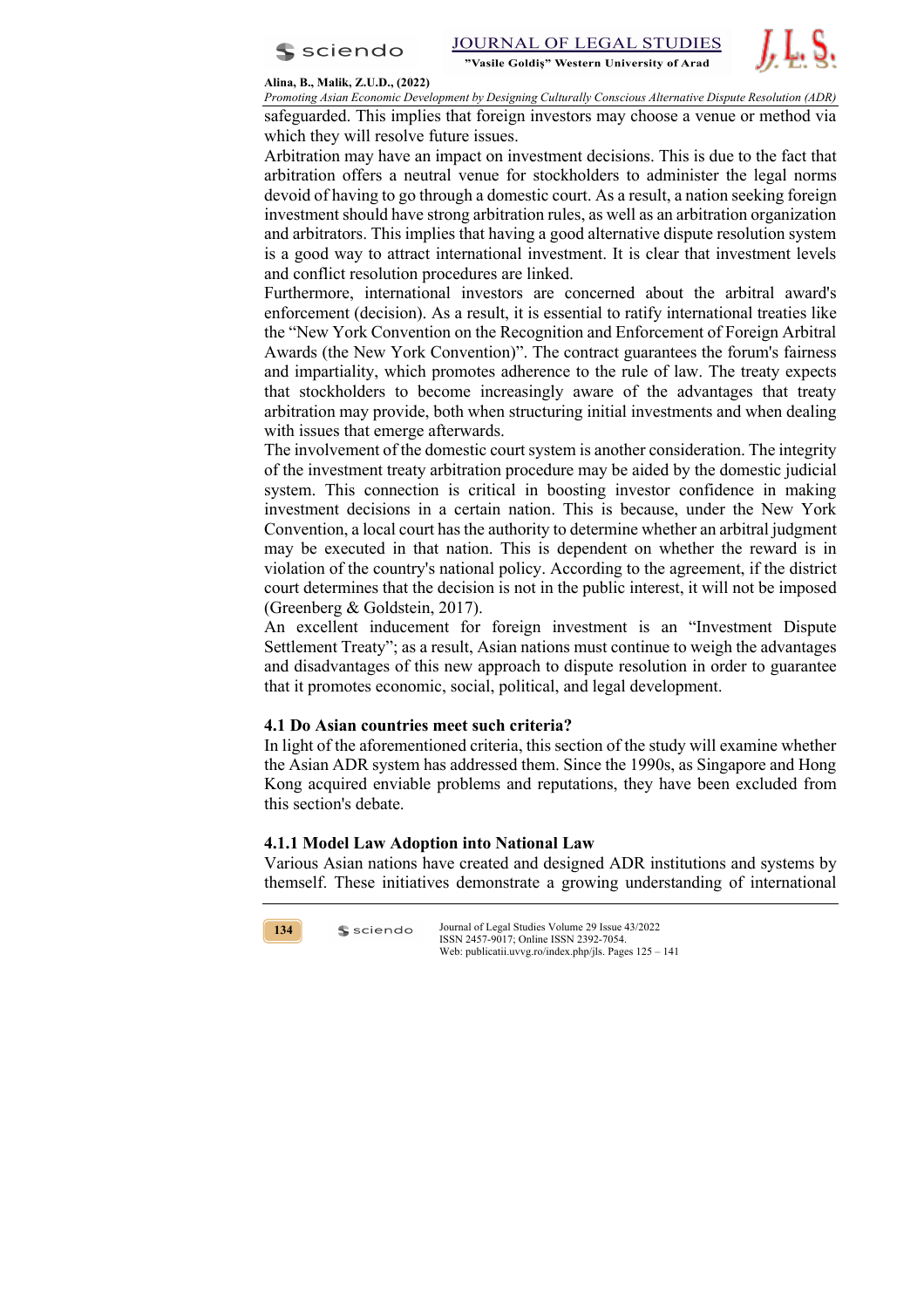

JOURNAL OF LEGAL STUDIES

"Vasile Goldis" Western University of Arad



**Alina, B., Malik, Z.U.D., (2022)** *Promoting Asian Economic Development by Designing Culturally Conscious Alternative Dispute Resolution (ADR)*  business dispute resolution as a way of boosting trade and investment in Asia. India and Japan are both developing countries. Many other countries, including Vietnam, have enacted new commercial arbitration laws based on the "UNCITRAL Model Arbitration Law". These new rules offer parties greater flexibility and allow for less judicial intervention in international arbitration than in domestic arbitration, thus improving international business mediation and arbitration (Ribeiro, & Teh, 2017). Though many Asian nations have not fallen behind as a result of adopting the model legislation, there are still certain problems in the area of arbitration. Various reasons, including cultural, legal, institutional, educational, and infrastructural, may be blamed for such problems.

# **4.1.2 Treaty Ratification**

The "New York Convention" and other international arbitration accords have been adopted by several nations, including Indonesia, Malaysia, China, and South Korea (Bermann, 2017). These states agree to enforce arbitral judgments issued beyond their boundaries if the state issuing the award is also a signatory to the "New York Convention". As a result, any arbitration decision rendered in one of these nations may be implemented in any other country that has signed the agreement.

The New York Convention addresses two key aspects of international commercial arbitration: the parties' independence, which allows parties to international commercial transactions to devise dispute resolution procedures, and mechanisms that are inconsistent with national law and practice, and the basis for arbitral awards to be based on these procedures and mechanisms. It is widely accepted and implemented in nearly all of the world's main trade nations (Moses, 2017).

Despite the fact that significant efforts have been made to update ADR laws and organizations, dispute resolution in certain Asian nations continues to be problematic. For example, several "New York Convention" signatory states have failed to endorse the Convention via independent regulation. A systematic mechanism to direct courts in enforcing international arbitral judgments has been the most frequent cause (Zeynalova, 2013). This situation demonstrates that just modernizing international ADR rules does not guarantee that Asia will become a desirable location for resolving cross-border business disputes. As a result, Indonesia's, Japan's, Vietnam's, Thailand's, and Malaysia's international business partners still choose to resolve their issues outside of those nations.

Some changes, such as the creation of a proper infrastructure consisting of educated, trained, and experienced ADR specialists and professional judges, should be implemented to address these issues. These specialists must be aware of the conflict culture. Many Asian nations, however, continue to fall behind in these areas. Furthermore, an utmost Western depositor does not consider Asian customs while

Journal of Legal Studies Volume 29 Issue 43/2022 **S** sciendo ISSN 2457-9017; Online ISSN 2392-7054. Web: publicatii.uvvg.ro/index.php/jls. Pages 125 – 141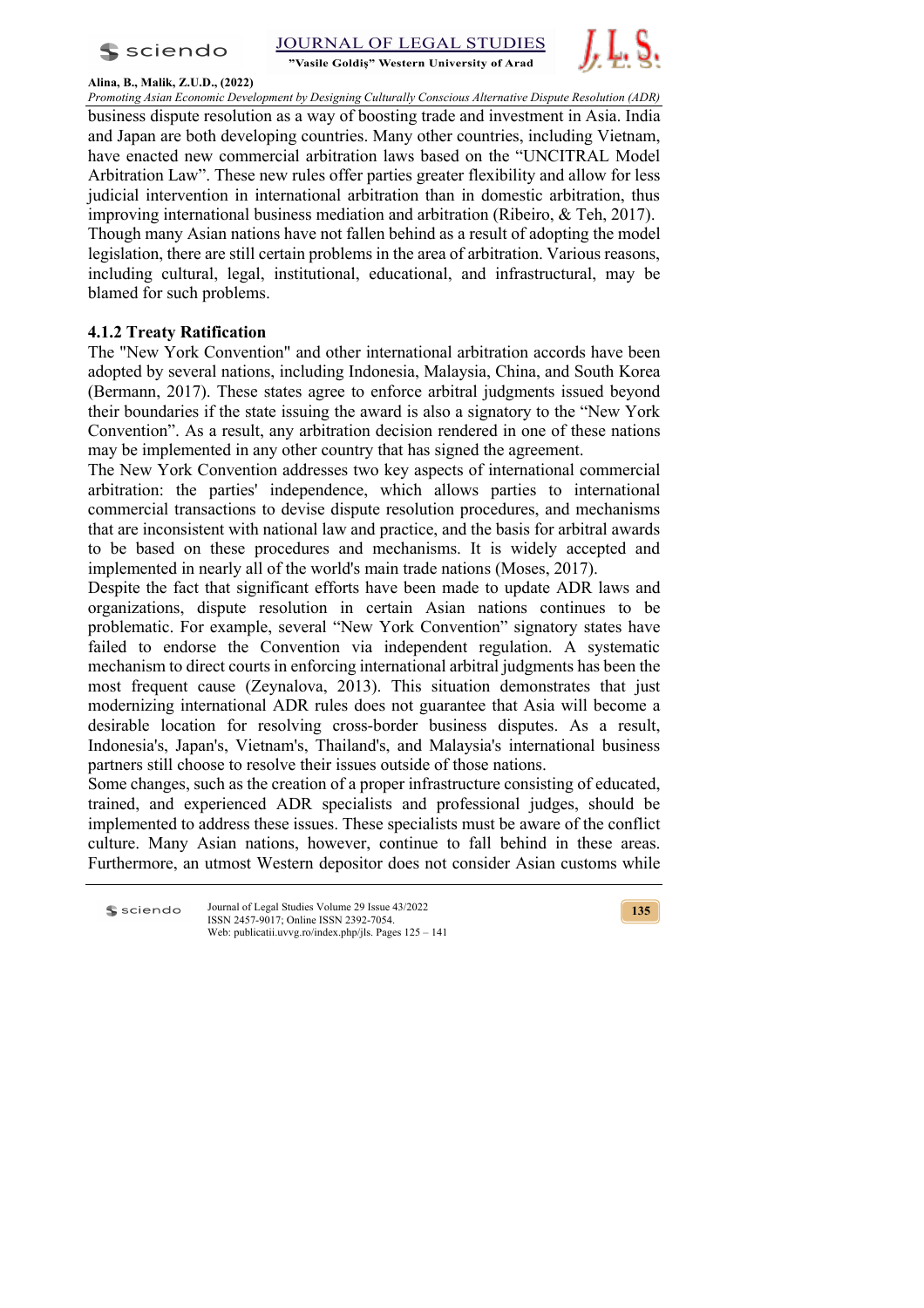



#### **Alina, B., Malik, Z.U.D., (2022)**

*Promoting Asian Economic Development by Designing Culturally Conscious Alternative Dispute Resolution (ADR)*

establishing a business or resolving disputes with Asian competitors. As a consequence, the disagreement is intensifying, the business connection is shattered, and a solution is impossible to reach.

In the worldwide business sector, knowing and understanding a country's culture will pay off well. No society can expect development and success from cross-border economic operations unless its cultures are enlightened. On the other hand, no worldwide business community confidence can be anticipated without the development of effective dispute resolution procedures that match international standards. As a result, a country's economic growth prospects, particularly in emerging countries, are bleak.

### **5. Improve Asian ADR by developing culturally conscious dispute resolution**

If Asian nations want to resolve conflicts with international business partners in their own countries, they must strengthen their ADR system. Despite Asian nations' efforts to modernize ADR laws and sign treaties, international investors should be aware of the culture in which their company is conducted as well as the culture in which disputes arise and are handled. Those joint efforts would be mutually beneficial to both sides.

### **5.1 What is Culturally Conscious Dispute Resolution, and how does it work?**

"A collection of shared and lasting meanings, values, and beliefs that characterise national, ethnic, and other groups and guide their behaviour" is how culture is defined (Lucena & Popadiuk, 2020). Because a significant percentage of possible cross-border agreement failures are caused by negotiators or mediators who are unable to collaborate and communicate effectively across cultural differences, knowing culture is important for dealing with disputes (Apollon, 2014). As a result, foreign organizations working with Asians must be aware of Confucianism's roles in China, Korea, and Japan, as well as the functions of musyawarah in Malaysia and Indonesia and Panchayats in India.

Asian nations seem to have transitioned from informal dispute resolution traditions to formal Western norms and principles such as "UNCITRAL Model Law" and the validation of the "New York Convention and the International Center for Settlement of Investment Disputes Convention". It should be emphasized, however, that many Asian nations still adhere to their traditional traditions when it comes to conflict resolution (Ramsbotham, Miall & Woodhouse, 2011).

Practitioners of alternative dispute resolution must not only be familiar with international norms of conflict settlement but also understand and respect the cultures of the parties and the jurisdiction in which the issue will be handled. Simply understanding international laws will aid in the search for a solution. The settlement procedure and its result, however, may not provide the final advantage if the local



 $s$  sciendo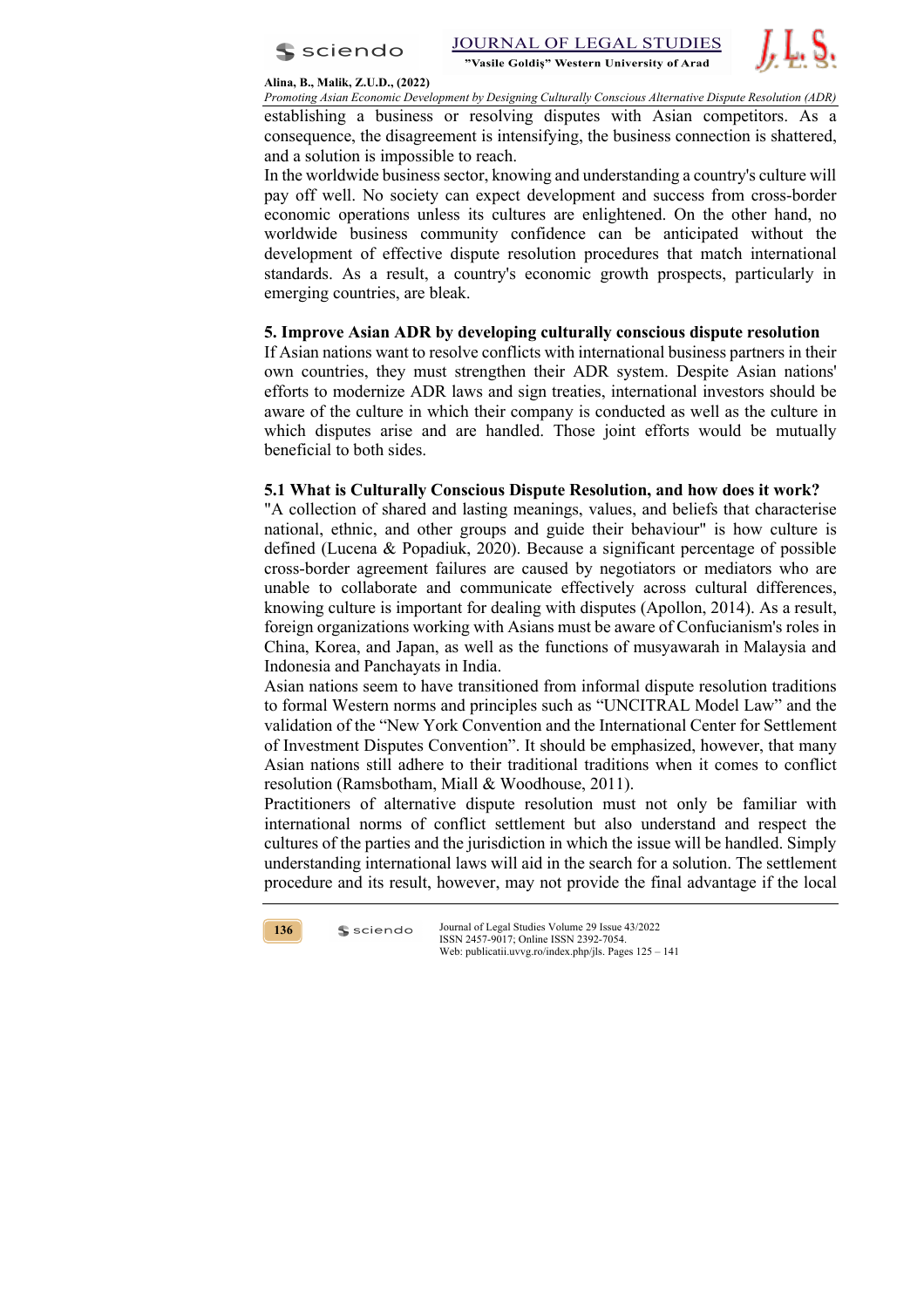



**Alina, B., Malik, Z.U.D., (2022)** *Promoting Asian Economic Development by Designing Culturally Conscious Alternative Dispute Resolution (ADR)* 

legal culture is not understood. Every conflict resolution practitioner must understand that no lawful philosophy operates in a similar perspective from one state to other. As a result, practitioners must research how disputes are characterized, interpreted, handled, and resolved across different legal cultures. If the local legal culture is acknowledged, a suitable conflict resolution strategy that is effective and efficient for the community will be implemented quickly.

The similarities that the parties share will become apparent by examining the cultural differences among them. As a consequence, those engaged in resolving the conflict will find a mutual base to be able to create a robust structure of ADR to achieve the best possible outcome for all sides. In a cultural setting, the benefit of alternative conflict resolution is that it analyses the benefits that underpin the disputant's views to be able to assess each side's needs, worries, and aspirations.

# **5.2 What Are the Differences Between Asians and Westerners in Certain Aspects?**

Asians see commercial relationships with partners as a social connection, whereas Westerners perceive them as a lawful partnership. As a result, while writing a contract, indistinguishable wording is often required for Asians to guarantee agreement on sensitive topics. Ambiguity is seen as a helpful tool for explaining conflict while also fostering common ground and trust. For Westerners, on the other hand, uncertainty is seen as a sign of weakness. Westerners may utilize ambiguity as a weapon against the other side. Asians value flexibility, while Westerners value firm agreements. Westerners are prone to focusing on processes and seeing conflicts and discussions as normal, unavoidable, and even helpful. Asians are more likely to eschew legalism in favor of community "harmony" and agreement (Ma & Tsui, 2015).

In Asia, the prevailing legal culture is one of avoiding formal and legalistic processes. Every disagreement will be addressed in a group setting, with the ultimate goal of reaching a consensus. Asians despise confrontation and often threaten the other side in a disagreement. As a result, winning the lawsuit isn't the most important goal. Rather, preserving business relationships and reaching an agreement are the primary objectives. As a result, mediation and conciliation are favored over arbitration since they may help to build agreement and preserve the working relationship (Deason, 2015).

On the contrary, Western business partners, operate on totally diverse ideas. "Start with legally enforceable promises encompassing a broad variety of problems," for example, is the American method (Kraakman, 2017). The adversarial approach, which takes the shape of a court fight, is widely recognized. The primary goal of this

Journal of Legal Studies Volume 29 Issue 43/2022 **S** sciendo ISSN 2457-9017; Online ISSN 2392-7054. Web: publicatii.uvvg.ro/index.php/jls. Pages 125 – 141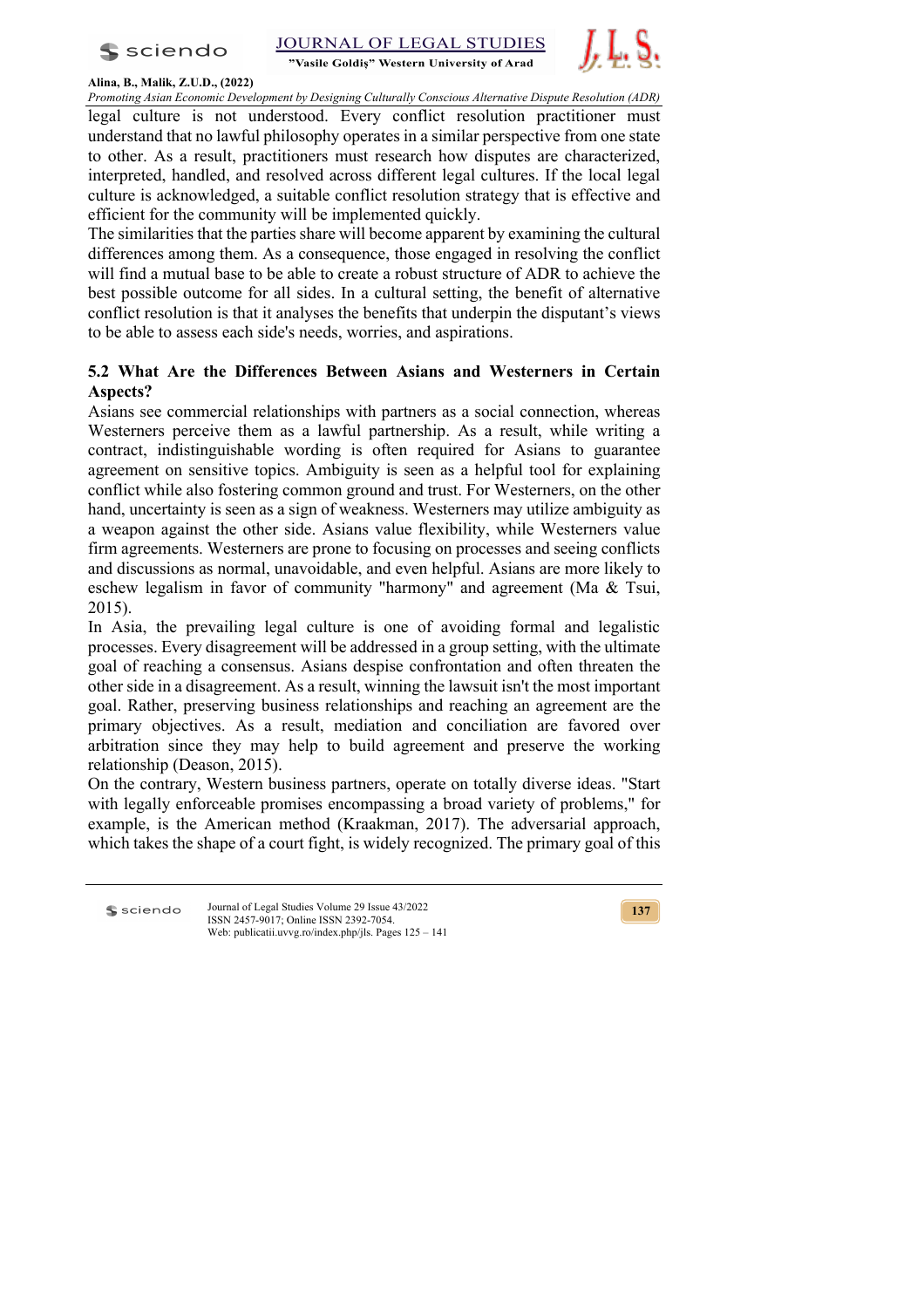



#### **Alina, B., Malik, Z.U.D., (2022)**

*Promoting Asian Economic Development by Designing Culturally Conscious Alternative Dispute Resolution (ADR)* approach is to win the lawsuit and reclaim legal rights. It makes no difference that the result is the termination of the commercial partnership.

Privacy is an important element of Asian commercial dispute resolution customs because of their relationships with their business partners. Even while Westerners appreciate privacy, Asians place a higher value on it. A disagreement that is publicly proclaimed may be considered a combat. It is regarded improper to express one's differences in public since it is considered a breach of one's personal dignity.

A difficulty may emerge if foreign business partners do not regard Asian culture. Most of the businessmen from Asia are well-versed in Western business techniques. Furthermore, they are aware of what their business rivals anticipate in terms of legal and contractual functions. This does not, however, imply that Asians embrace all Western organizations' techniques and standards without reservation. This implies that Western business procedures and expectations need to be adapted to Asian practices and expectations to some degree.

In order to match worldwide norms, Asian nations have updated and modified their ADR laws. In return, Asia needs alternative conflict resolution methods to the Western model. Complete secrecy, flexible notions of importance and proof, imprecise and flexible process design, considerable flexibility and change in performance, and predictability are all requirements for trade disputes in Asia.

Efforts to satisfy Asian and Western standards will result in different ADR models depending on the transaction and industry. Furthermore, the desire of commercial partners to investigate the potential of bridging the gap between legal certainty and business continuity is considered. As a result, procedural changes are necessary in order to establish mutual understanding.

### **6. Conclusions**

Asia offers a lot of opportunities for the ADR business to grow. This is due not just to Asian traditional beliefs, which make Asians wary of taking their issues to court, but also to the country's increasing number of foreign investors and fast economic development. Even if the avoidance of conflicts is usually the first goal in a commercial transaction, it is critical to establish efficient and cost-effective dispute resolution solutions. The technique used to settle disputes in a business contract should aim to establish agreements between conflicting parties to end the issue by mutual concession. Because keeping in contact with people engaged in the business or organization is the most essential thing. In negotiation and mediation, the parties' autonomy and self-determination enable the other side to decide what it will agree to on its own. Allows parties to discuss their concerns and create options that may lead to a settlement of the dispute.

Despite Asian nations' attempts to strengthen the ADR system by upgrading their ADR legislation, the Asian ADR system still has severe deficiencies. When dealing



 $s$  sciendo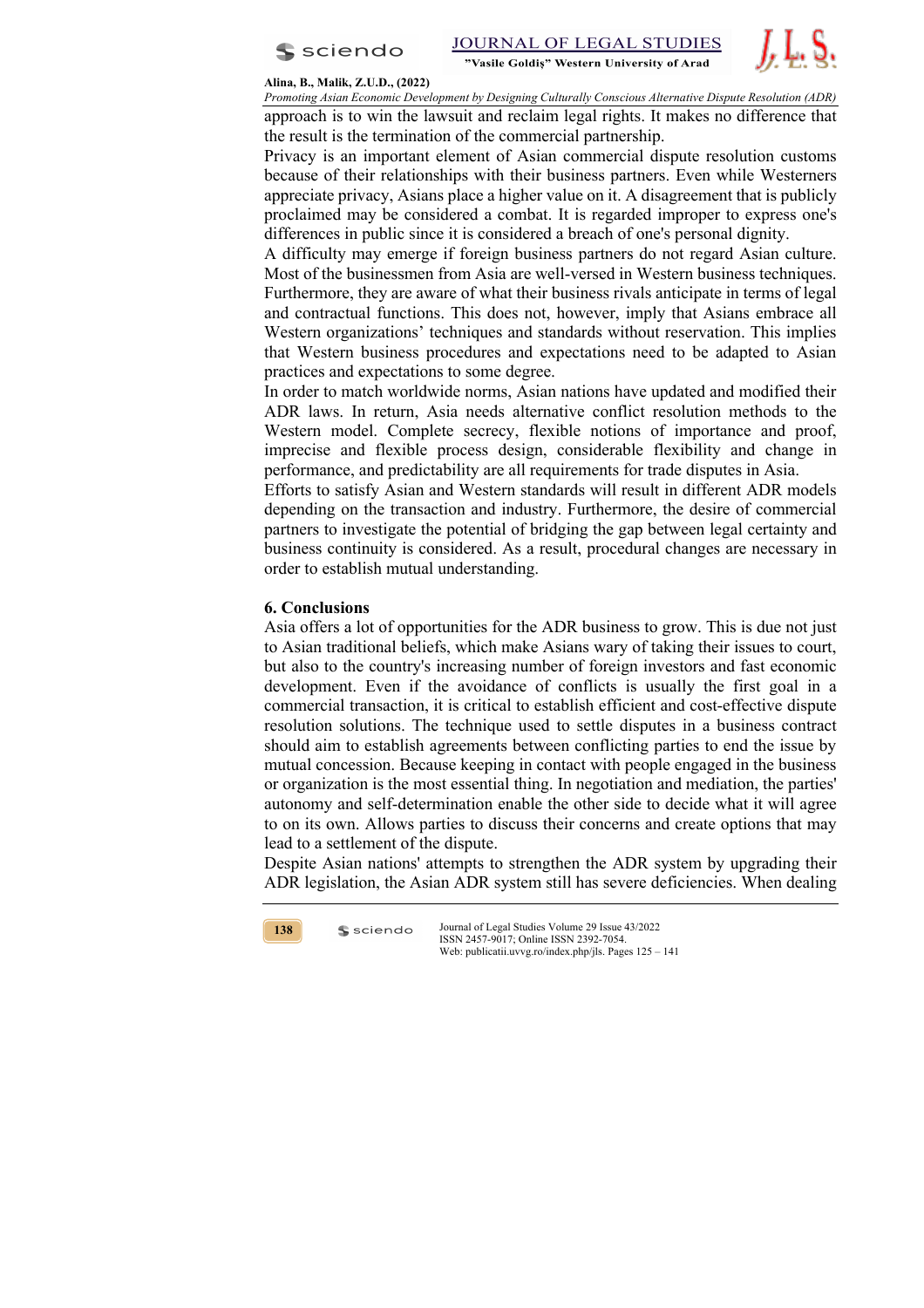$s$  sciendo



### **Alina, B., Malik, Z.U.D., (2022)**

*Promoting Asian Economic Development by Designing Culturally Conscious Alternative Dispute Resolution (ADR)* 

with Asians, some ADR practitioners and Western corporate actors fail to consider Asian customs and values.

Transnational commercial conflicts are most often seen in the setting of complicated, long-term, and frequently multiparty interactions. Two or more multinational companies form joint ventures in a third country for research and development, marketing, or manufacturing; this is the relationship between private investors and state-owned enterprises in developing countries for the development of giant industrial and agricultural parks. The intricacy of international commercial transactions indicates the parties' desire to establish and maintain an inclusive, longer period of efforts in the hope of common monetary gain. Certainly, maintaining such commercial connections requires avoiding aggressive, adversarial conflict resolution.

The inapplicability of ADR decisions is a significant issue. Although the difficulties are inherent in Asian culture, such issues are more likely to be avoided if international business mediation or arbitration can be tailored to cultural needs and expectations. When there is a difference of opinion (especially a loser). If they understand that the resolution they have achieved is founded on their traditions and views, it is very probable that they will accept it willingly. The reason for this is because the losing party feels certain that the process was carried out "fairly" by taking into account the requirements and expectations.

## **Acknowledgments**

The authors thank the anonymous reviewers and editor for their valuable contribution.

### **Funding**

This research received no specific grant from any funding agency in the public, commercial, or not–for–profit sectors.

## **Author Contributions**

Ms. Alina conceived the study and was responsible for the design and development of the data analysis. Dr. Malik was responsible for data collection and analysis and also for data interpretation as well as the literature review section.

## **Disclosure Statement**

The authors have not any competing financial, professional, or personal interests from other parties.

**S** sciendo

Journal of Legal Studies Volume 29 Issue 43/2022 ISSN 2457-9017; Online ISSN 2392-7054. Web: publicatii.uvvg.ro/index.php/jls. Pages 125 – 141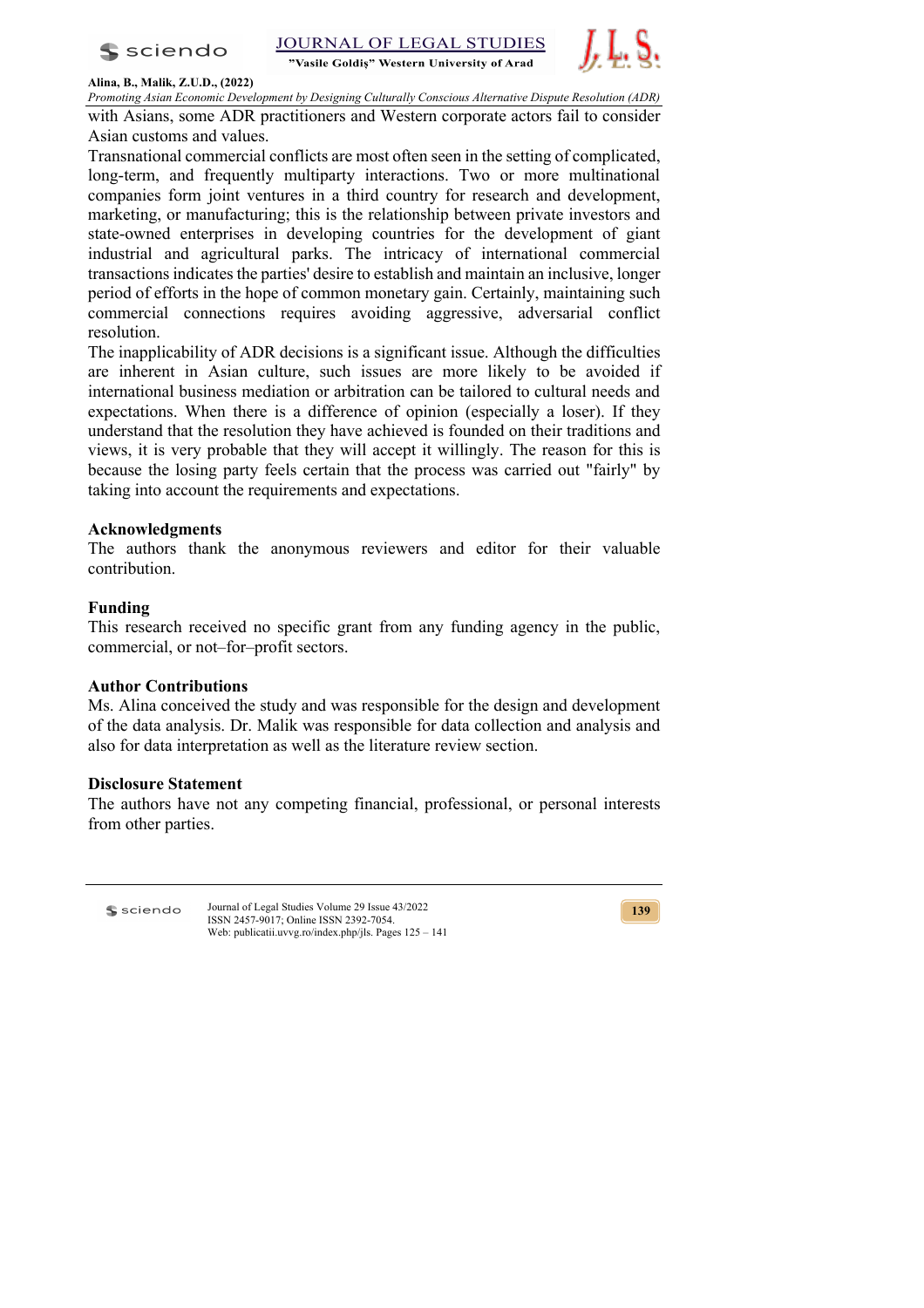



**Alina, B., Malik, Z.U.D., (2022)**

*Promoting Asian Economic Development by Designing Culturally Conscious Alternative Dispute Resolution (ADR)* **References**

1. Amsler, L. B., Martinez, J., Smith, S. E., (2020). *Dispute system design*. Stanford University Press.

2. Andrews, N., (2018). Mediation in England. In *The Three Paths of Justice* (pp. 265-288). Springer, Cham.

3. Apollon, G., (2014). Cross-cultural deal mediation as a new ADR method for international business transactions. *Law & Bus. Rev. Am.*, *20*, pp. 255.

4. Bagshaw, D., Stud, D. S., (2017). The future of dispute resolution in the Asia-Pacific region. What has culture got to do with it?.

5. Bermann, G. A., (2017). Recognition and Enforcement of Foreign Arbitral Awards: The Interpretation and Application of the New York Convention by National Courts. In *Recognition and Enforcement of Foreign Arbitral Awards* (pp. 1-78). Springer, Cham.

6. Blessing, A., Onoja, E. E., (2015). The role of financial statements on investment decision making: a case of united bank for Africa PLC (2004-2013). *European Journal of Business, Economics and Accountancy*, *3*(2), pp. 12-37.

7. Chowdhury, M., Rahman, M., (2019). *Police Reform in Bangladesh: an Analysis of the Role of Selected Institutional Actors and Factors in its Implementation* (Doctoral dissertation, University of Dhaka).

8. Crane, A., Matten, D., Glozer, S., Spence, L., (2019). *Business ethics: Managing corporate citizenship and sustainability in the age of globalization*. Oxford University Press, USA.

9. Crane, A., Matten, D., Glozer, S., Spence, L., (2019). *Business ethics: Managing corporate citizenship and sustainability in the age of globalization*. Oxford University Press, USA.

10. Deason, E. E., (2015). Agreements in International Commercial Mediation: A New Legal Framework. *Disp. Resol. Mag.*, *22*, pp. 32.

11. Donà, A., (2019). Business internazionale e rispetto dei diritti umani: dal volontarismo alla regolamentazione delle multinazionali?. *Rivista Italiana di Politiche Pubbliche*, *14*(3), pp. 411-438.

12. Fravel, M. T., (2011). China's strategy in the South China Sea. *Contemporary Southeast Asia*, pp. 292-319.

13. Greenberg, Z., Goldstein, A., (2017). Baking common sense into the FERPA cake: How to meaningfully protect student rights and the public interest. *J. Legis.*, *44*, pp. 22.

14. Hampden-Turner, C., Peverelli, P., Trompenaars, F., (2021). *Has China Devised a Superior Path to Wealth Creation? The Role of Secular Values*. Cambridge Scholars Publishing.

15.Jones, J., (2020). Muslim Alternative Dispute Resolution: Tracing the Pathways of Islamic Legal Practice between South Asia and Contemporary Britain. *Journal of Muslim Minority Affairs*, *40*(1), pp. 48-66.

16. Kraakman, R. H., (2017). *The anatomy of corporate law: A comparative and functional approach*. Oxford University Press.

17. Lucena, F. D. O., Popadiuk, S., (2020). Tacit knowledge in unstructured decision process. *RAUSP Management Journal*, *55*, pp. 22-39.



 $s$  sciendo